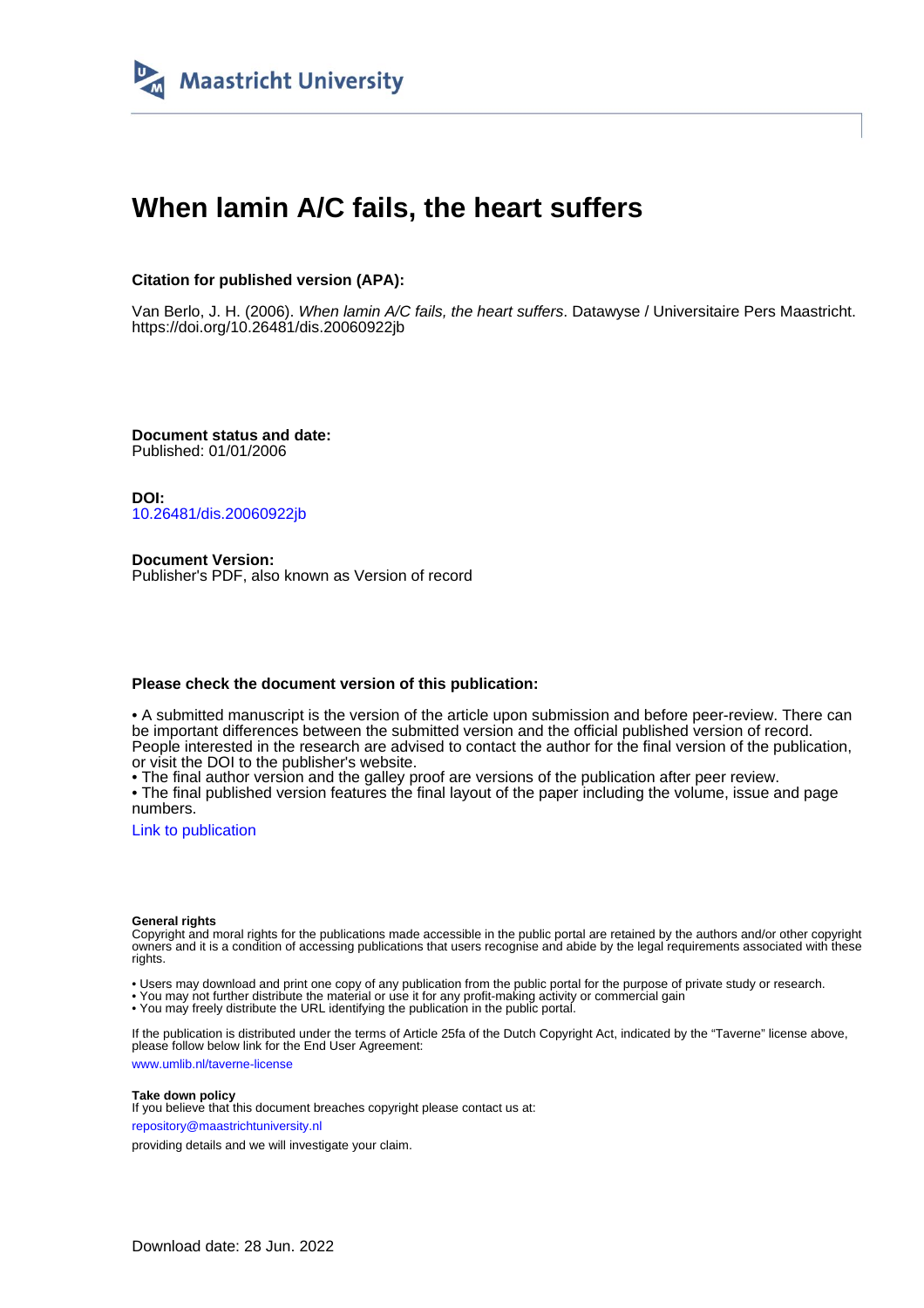Stellingen behorende bij het proefschrift

## **When lamin A/C fails, the heart suffers**

Door Jop van Berlo, Maastricht, 22 september 2006

- 1. Een goede bestudering van de klinische kenmerken van een ziekte is onmisbaar om inzicht te krijgen in de pathobiologie van diezelfde ziekte.
- 2. Lamine A/C mutaties veroorzaken een karakteristieke cardiomyopathie.
- 3. Naast de kanaalziekten van het hart geven cardiale laminopathiën eveneens een verhoogd risico op plotse dood.
- 4. De reactie op Transforming Growth Factor Beta 1 is afhankelijk van de aanwezigheid van lamine A/C.
- 5. Patiënten met een cardiale laminopathie hebben baat bij een implanteerbare Cardioverter Defibrillator ter preventie van plotse dood.
- 6. Het LMNA gen bevat een risicohaplotype dat het risico op het krijgen van hartfalen verhoogt.
- 7.  $F\mathsf{M}=\mathsf{C}^2$
- 8. Als object van wetenschappelijk onderzoek gedraagt de lamina zich vaak als lamia; beide gevreesd, maar niet onoverwinnelijk
- 9. Je gaat het pas zien als je het doorhebt (J Cruijff)
- 10. De werken van Rachmaninoff vertonen veel overeenkomst met het doen van promotie-onderzoek.
- 11. Je bent zo oud als je je voelt is een vaak gehoord, maar (vooralsnog) niet verifieerbaar gezegde.